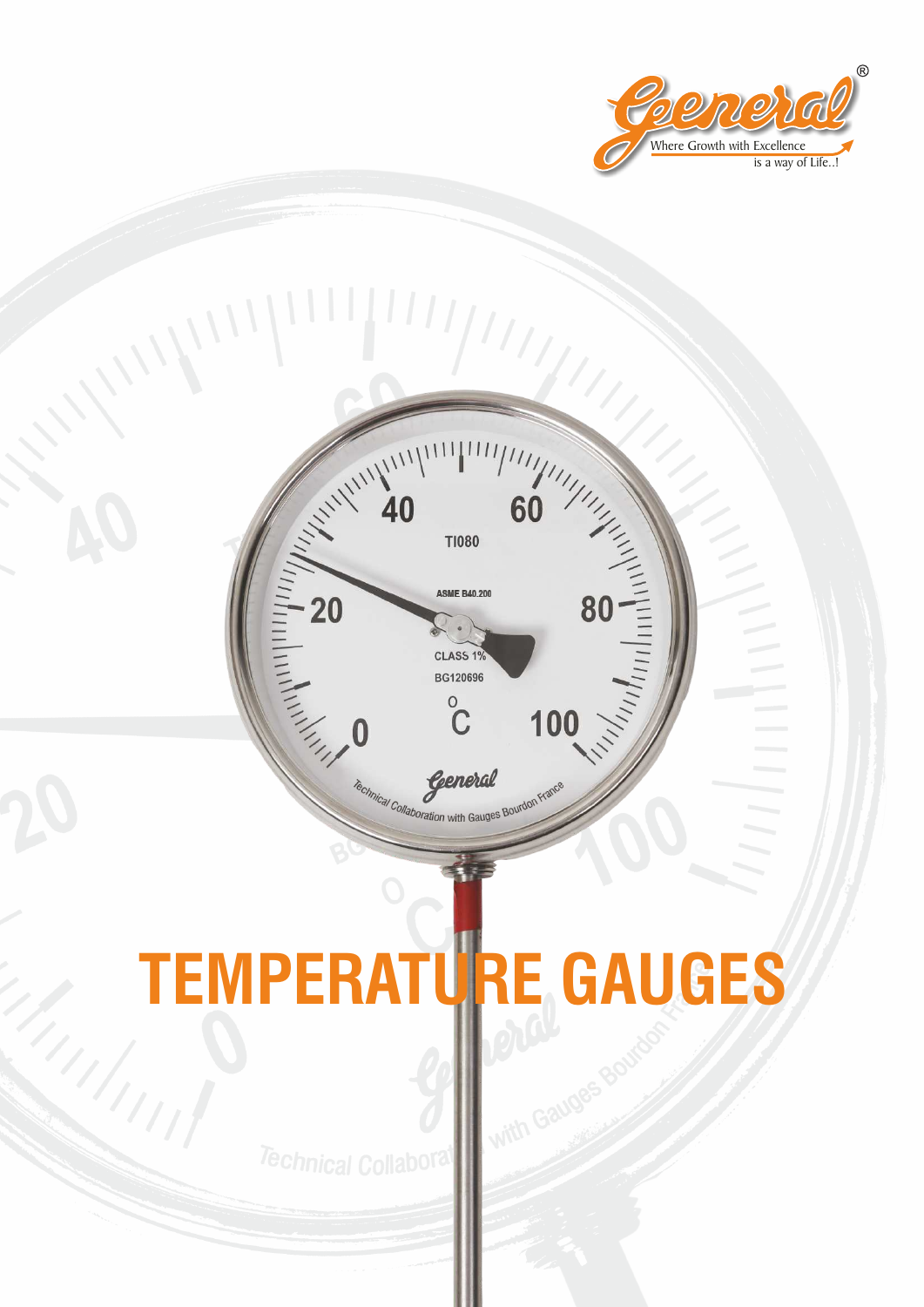# **Bimetal Dial Thermometer**



 $80$ 

20

111111

 $100$ 

150

TI 103b

200

The Bimetal thermometer employs a bimetal strip in the form of helix (it works on the principle of thermal expansion - two metals having different coefficient of expansions are joined to form a bimetal. The resultant expansion of bimetal is proportional to temperature). Bimetal dial thermometers are simple in construction, yet rugged. They are used for measurement of temperature in most of the industrial applications. They are offered in the range of (-) 50°C to 600°C. With rigid stem having bottom or back entry. It can also be offered in every angle rotatable construction.

### **Features**

- Rugged construction
- Bottom/Back entry, every angle construction
- Fast response
- $\blacksquare$  Protection class IP-68
- $\blacksquare$  Accuracy  $\pm$  1% FSD
- $\blacksquare$  High repeatability, low hysteresis
- $\blacksquare$  Hermetically sealed case



| <b>Ref. Standard</b> | ASME B 40.200, EN 13190                                                     |
|----------------------|-----------------------------------------------------------------------------|
| Dial                 | 100mm / 150mm / 250mm in aluminium<br>white background, black markings      |
| Case                 | SS304 with bayonet bezel / SS316 optional                                   |
| <b>Protection</b>    | Weatherproof to IP - 68 (IS/IEC : 60947 / IEC : 60529)                      |
| <b>Window</b>        | Shatterproof glass                                                          |
| <b>Pointer</b>       | Aluminium, black, micrometer adjustable                                     |
| <b>Stem</b>          | SS304 or SS316 in 6 mm, 8 mm, 10 mm, 12 mm dia and                          |
|                      | length from 100 mm to 1000 mm as standard                                   |
| <b>Connection</b>    | 1/2" NPT (M) as standard in SS304 or SS316                                  |
|                      | adjustable three piece compression fitting                                  |
| Range                | (-) $50^{\circ}$ C to $600^{\circ}$ C with a minimum span of $60^{\circ}$ C |
| <b>Accuracy</b>      | $±$ 1% FSD                                                                  |
| Over range           | 125% FSD (upto max temp range of $500^{\circ}$ C)                           |
| <b>Reset</b>         | Micrometer Pointer (standard)                                               |
|                      | External (optional)                                                         |
| <b>Optional</b>      | 1) Silicon Oil Filled Case (Suitable upto 339°C Max)                        |
|                      | 2) Contacts: Single SPST, normally open to close on rise /                  |
|                      | fall in temperature (specify action required) adjustable                    |
|                      | over the entire range, rating 30 VA $\omega$ 230 V AC (100                  |
|                      | mm dial, back entry only)                                                   |
| <b>Note</b>          | 1) For minimum insertion length essential for proper                        |
|                      | sensing, contact our design department.                                     |
|                      | 2) Three point calibration certificate accompanies each                     |

thermometer.

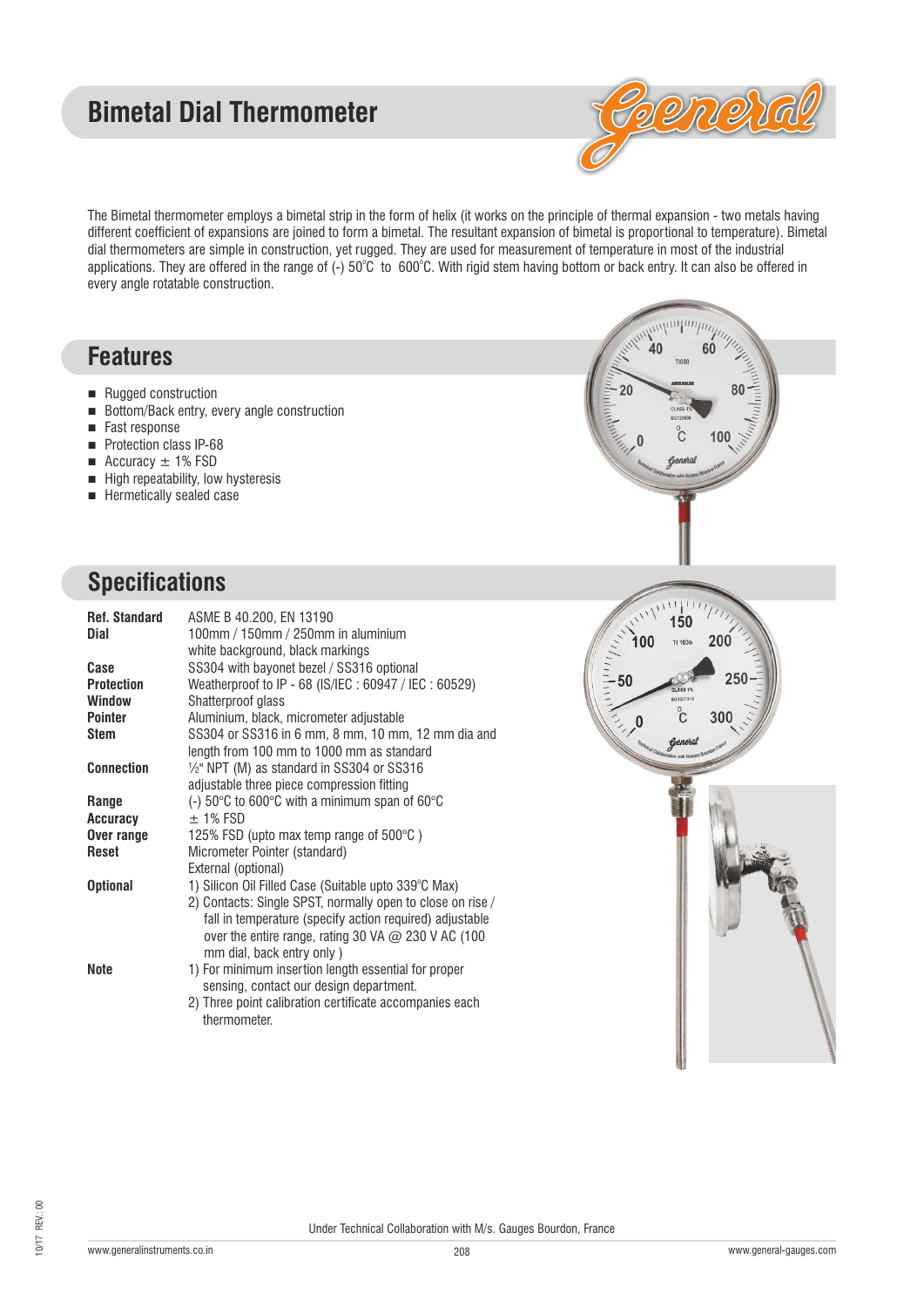# **Ordering Information**

**MODEL : BDT**



e.g. For 1/2"NPT(M), Code: **T15NTM**

For M20x1.5 (F), Code: **TM20CF**

\***Note**: Stem material of SS310 is recommended for Temperature 600 Deg. C

#### **Sample Model Code: BDT-E-150-S4S-S10-400-S6S-T15NTM-(0-250)-DGC-L**

The recommendations made in this catalogue are to be used as intended guide. No guarantee of material can be undertaken since other factors may affect the performance. We reserve the right to change the specifications mentioned in this catalogue without any notice as improvements & development is a continuous process at "General". Responsibility of typographical errors is specifically disclaimed.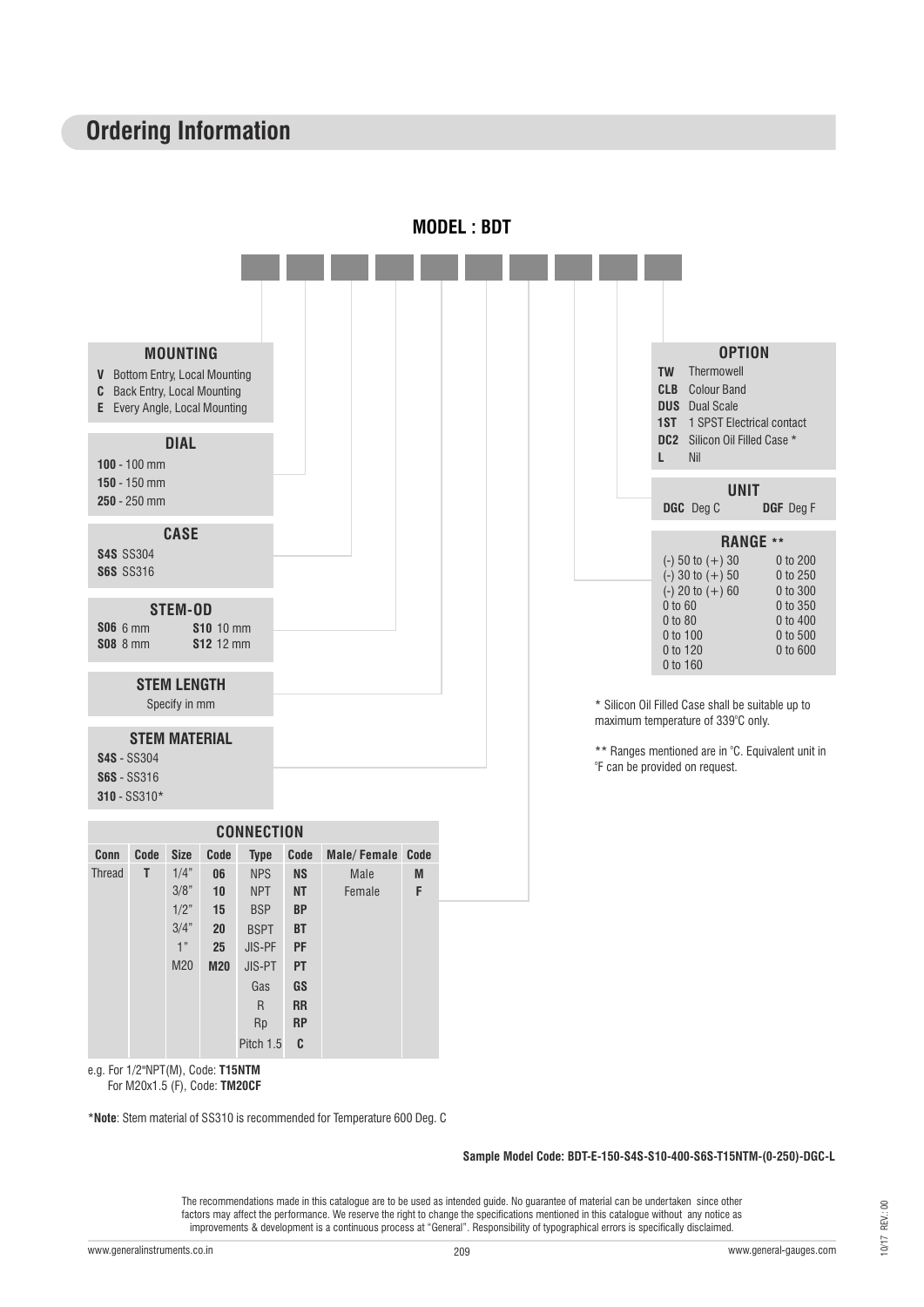# **Gas Filled Dial Thermometer**



80

 $150$ 

GAS

 $\sim$ 

200

100

.<br>60

40  $20$ 

 $\Omega$ 

Gas filled Temperature Gauge overcomes most of the limitations of other members of family. It is offered in a very wide temperature range i.e. (-)200 to 800 $^{\rm o}$ C. Practically any stem length can be offered and capillary length as long as 30 mtr, without any loss of accuracy. Inert, non hazardous, non toxic nature of the filled system makes it virtually ideal choice of cross section of industries.

## **Features**

- $\blacksquare$  Use of inert gas N2
- $\blacksquare$  Suitable for sanitary application
- $\blacksquare$  All SS construction
- $\blacksquare$  Rigid stem or capillary type
- Fast response
- $\blacksquare$  Non-polluting, environment friendly
- $\blacksquare$  Non-hazardous for the service
- $\blacksquare$  High reliability
- $\blacksquare$  IP-68 protection
- $\blacksquare$  Accuracy  $\pm$  1% FSD

# **Specifications**

|                      |                                                                                     | 1 U U |
|----------------------|-------------------------------------------------------------------------------------|-------|
| <b>Ref. Standard</b> | ASME B 40.200, EN 13190                                                             |       |
| <b>System</b>        | Gas (N2) filled, case compensated in accordance with SAMA CI. III B                 |       |
| Dial                 | 100 mm / 150mm / 250mm in aluminium, white background, black marking                | 50    |
| Case                 | SS304 / SS316 with bayonet bezel                                                    |       |
| <b>Protection</b>    | Weatherproof to IP-68 (IS/IEC: 60947 / IEC: 60529)                                  |       |
| <b>Window</b>        | Shatterproof glass                                                                  |       |
| <b>Pointer</b>       | Aluminium, black with micrometer adjustment                                         |       |
| <b>Stem</b>          | SS316 in 6 mm, 8 mm, 10 mm, 12 mm dia as standard                                   |       |
| <b>Capillary</b>     | SS316 with SS304 / SS316 armouring or                                               |       |
|                      | SS316 with SS304 / SS316 armouring, with PVC covering                               |       |
| <b>Connection</b>    | 1/2"NPT (M) adjustable three piece compression fitting in SS304 or SS316            |       |
| Range                | (-) 200 °C to 800 °C with minimum span of 80 °C                                     |       |
| <b>Accuracy</b>      | $\pm$ 1% FSD                                                                        |       |
| <b>Overrange</b>     | 125% FSD                                                                            |       |
| Reset                | Micrometer Pointer                                                                  |       |
| <b>Optional</b>      | Silicon Oil Filled Case                                                             |       |
| <b>Note</b>          | 1) For minimum insertion length essential for proper sensing,                       |       |
|                      | contact our design department.                                                      |       |
|                      | 2) Three point calibration certificate accompanies each thermometer.                |       |
|                      | 3) For operating temp > 600°C; stem of SS310 / Inconel 600 shall be<br>recommended. |       |